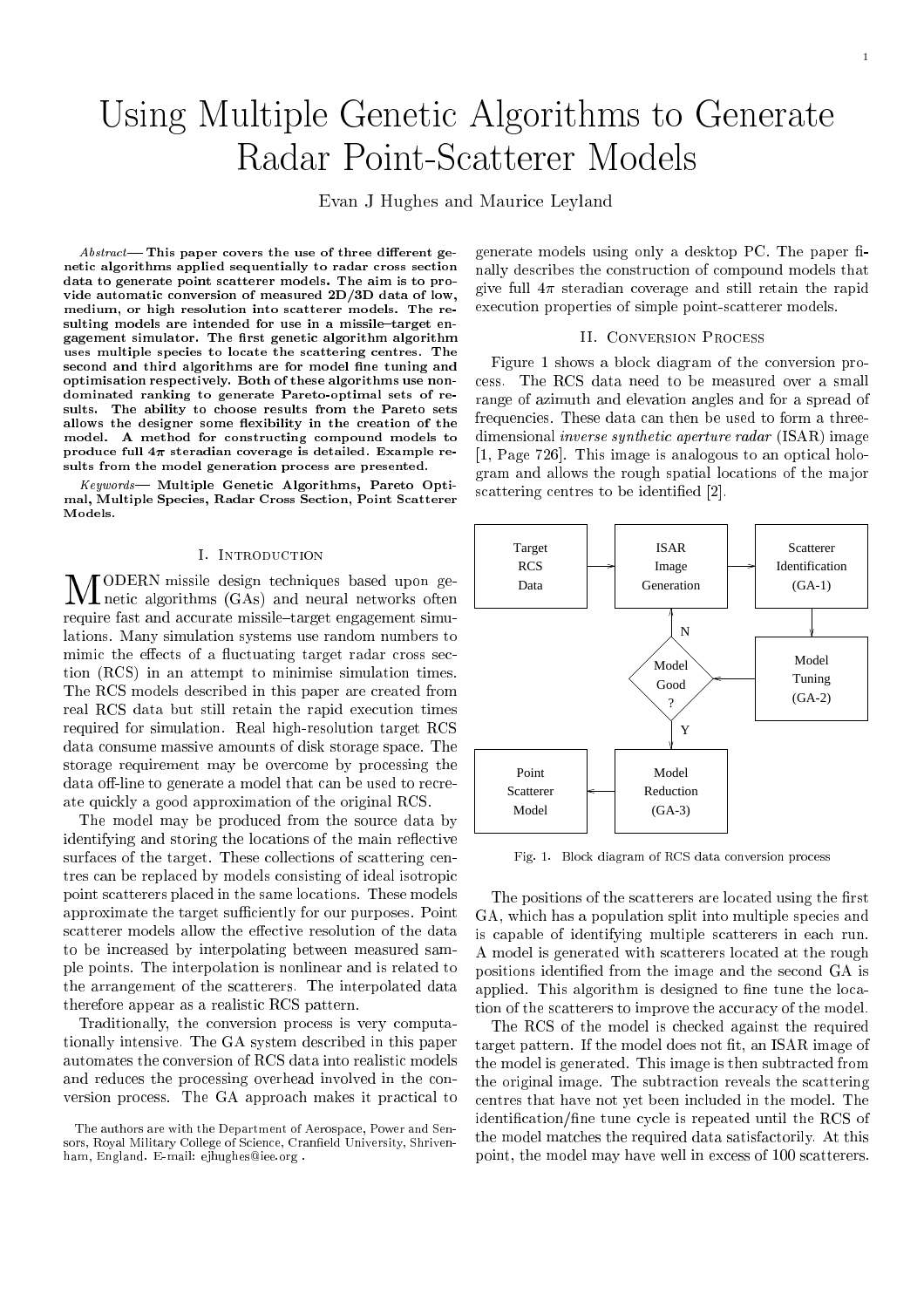Once satisfactory model elements have been generated when compared to the ISAR image and RCS data, the model must be reduced to a convenient size and fidelity. The third GA performs a combinatorial search of different numbers of scatterers and congurations in an attempt to reduce the number of scatterers in the model whilst minimising the induced error. A Pareto-optimal [3, Pages 197-201] set of evaluated solutions is then generated. The Pareto set allows the designer to trade between final model size and the accuracy of the RCS to the original data. Final models suitable for our simulations often contain around 100 scatterers.

The RCS of a point scatterer model at wavelength  $\lambda$  may be defined as:

$$
\rho_T = \left| \sum_{k=1}^n \sqrt{\rho_k} \, e^{j \left( \frac{4 \pi d_k}{\lambda} \right)} \right|^2 \tag{1}
$$

The total RCS of the target,  $\rho_T$ , is defined as the square modulus of the coherent sum of the echos from the  $n$  scatterers. Each scatterer has its own RCS,  $\rho_k$ , and is at a distance  $d_k$  from the observation point [1, Page 23]. The sum of the echos is a complex quantity with units of volts. The RCS is a scalar with units of square metres.

The effective scaling of ISAR images in cross-range (updown, left-right) and slant range (front-back) is determined by the sample step size and number of samples in azimuth, elevation, and frequency. Eq. 2 and 3 show how to calculate cross range and slant range resolution respectively.

$$
r_c = \frac{c}{2n_c\delta\theta\overline{f}}
$$
  
\n
$$
w_c = n_c r_c
$$
 (2)

$$
r_s = \frac{c}{2n_s \delta f}
$$

$$
w_s = n_s r_s
$$
 (3)

where  $n_c$  is the number of steps in cross range,  $n_s$  is the number of steps in slant range,  $\delta\theta$  is the angular step size in radians,  $\delta f$  is the frequency step in Hertz, c is the speed of propagation in metres/sec., and  $\overline{f}$  is the mean frequency in Hertz. The cross range and slant range resolutions are denoted by  $r_c$  and  $r_s$  while the total range extent are  $w_c$  and  $w_s$  respectively. All range measurements are in metres. Care must be exercised in the choice of angular window  $(n_c\delta\theta)$  that the measurements are taken over. A window greater than 10 will begin to cause a blurring at the edges of the image. Techniques can be used to focus the image, thereby reducing the burden on the fitting process. Due to the wider angle of interest, more scatterers are eventually required to fit the RCS to the model accurately. Image generation involves the application of Fourier transforms to the RCS data and therefore suffers from the spectral spreading problems inherent in this process. The GAs do not require the application of window shaping functions to reduce spreading effects. The inherent square window leads to sharp peaks with long tails extending into the image. This actually aids the search abilities of the first GA (section III-C).

## III. SCATTERER IDENTIFICATION

## A. Introduction

An iterative method may be used to identify the scatterer locations  $[4]$ . This method operates by first finding the size and coordinates of the brightest spot in the image and places a scatterer in the corresponding position in the model. An approximation of the ISAR image of the scatterer is then subtracted from the original image to remove the corresponding bright spot. The process is repeated until all the major bright spots have been removed. Figure 2 illustrates the algorithm. Other methods have been developed that rely on drawing contour maps of the image and locating the scatterers within the bounded regions [5].



Fig. 2. Iterative RCS data conversion process

Those methods work well but have one major drawback: they require high-resolution data in order to locate the centre of each scatterer accurately. High-resolution data is easily obtainable if the target is computer generated from a CAD model, but it is not practical to analyse a real target in such fine detail. A typical three-dimensional image of 640 pixels on each axis will require (640) - elements and therefore two gigabytes (Gbytes) of storage space. Finding the location of the maximum value necessitates searching the entire set of data for each scatterer that is resolved. Images often require 100 or more scatterers for accurate representation and therefore the equivalent of 200 Gbytes of data must be retrieved from the storage media. On a small system, the data access and transfer times may be significant.

A GA may be used to locate multiple bright spots in one pass. A model may be formed from these bright spots and its effects subtracted from the original image as before. Further applications of the GA will locate any smaller points remaining. To calculate the image of the model, for a high-resolution image of 640 pixels on each axis,  $3 \times (040^{\circ}) = 1,228,800$  rast rouner Transforms (FFT) need to be performed to create an image from the cross section data. On a typical desktop PC (Pentium 90Mhz), it would take around two hours to perform the transforms. To generate a model with 100 scatterers on a desktop PC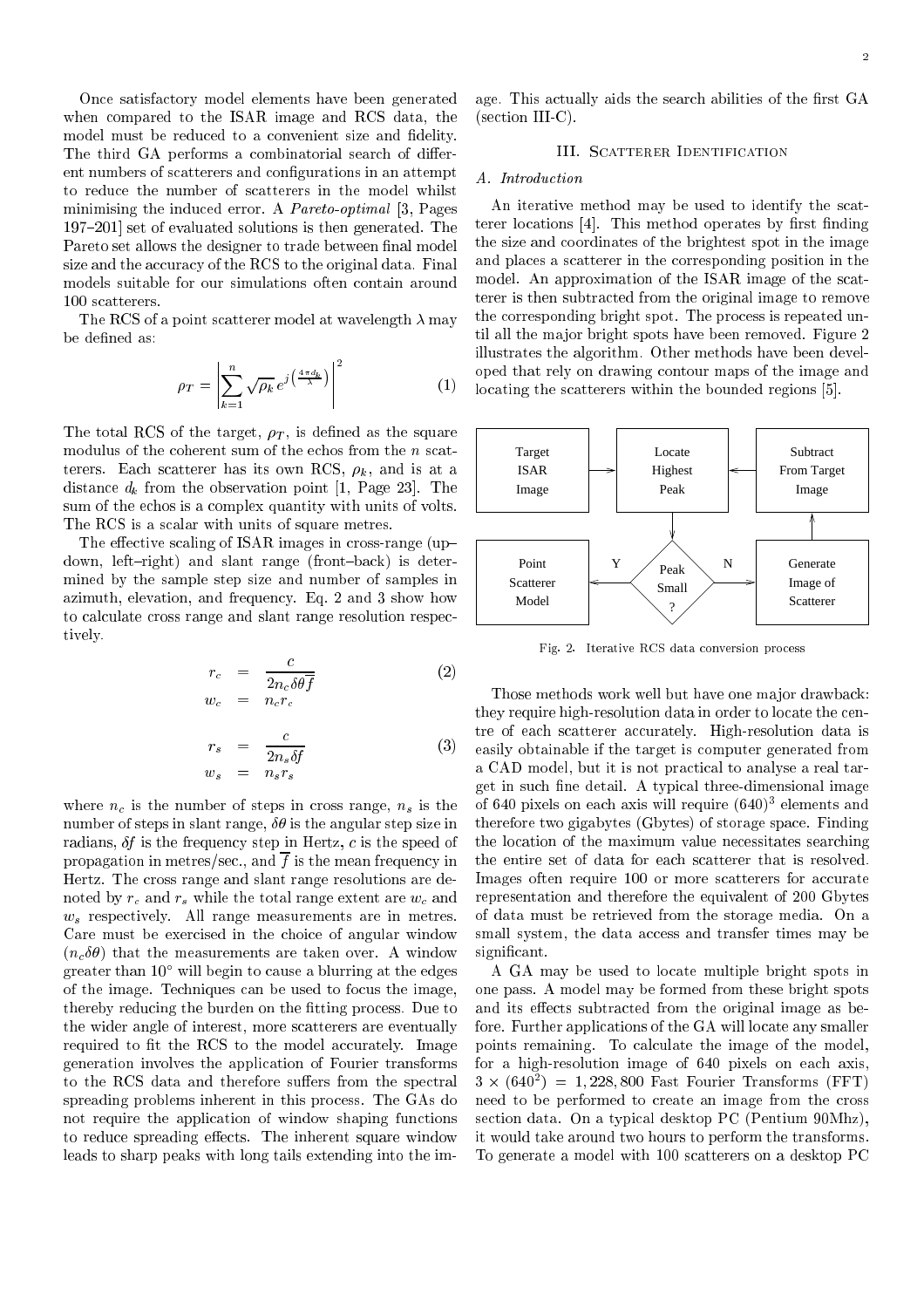using this method would take over a week. This time scale and the massive storage requirement means that the iterative approach is not viable on a small system. Generating an image of one scatterer takes almost as long as generating an image of ten scatterers. Thus by processing multiple points in each pass of the data, vast savings can be made in image generation time. A multispecies GA that can identify seven or eight scatterers in each run will cut the processing time for a 100-scatterer model to around one day. This multimodal function approach can make model generation possible on a small system.

## B. MultiModal Optimisation and Sharing

Most GAs use a single population of a single species. The algorithms are designed so the solutions represented by the different individuals converge on the single optimum solution of the objective function. In multimodal optimisation, the GA is designed to converge with multiple solutions. Each solution corresponds to a separate peak in the ob jective function.

There are a number of mechanisms that may be used to force a GA to exhibit multimodal behaviour.

- 1. Iteration  $-$  Many independent runs of the GA are performed in an attempt to identify all the peaks. This method is very inefficient as the larger peaks will often be found many times [6, Page 176].
- 2. **Sharing**  $-$  The sharing system operates by modifying the ob jective value that is seen by each individual. If a number of individuals all occupy the same peak in the ob jective function, they are made to share the ob jective value at that point [7]. This simple concept is enough to allow multiple stable populations to form.
- 3. Crowding  $=$  Crowding is a selective breeding technique where offspring are inserted into the population by replacing individuals that are genetically similar [8]. The process allows multiple stable populations to form.
- 4. Sequential Niching  $-$  The process operates by iterating the GA but maintains a record of the best solutions found. At each successive iteration of the GA, the peaks that correspond to the solutions found in previous runs are suppressed. This method is essentially a sequential version of the sharing process described earlier [9].

In order to identify multiple scatterers in each pass of the GA, either sharing or crowding methods must be used.

For the sharing process, a function that is related to the separation distance between two individuals' chromosomes is used to control the modification of the objective function. Eq. 4 (below) defines the sharing function used, with  $d(\chi(i), \chi(j))$  defined as the distance between the chromosomes vectors  $\chi(i)$  and  $\chi(j)$ ,  $s(i, j)$  is the sharing effect of i on individual j, and  $\alpha$ ,  $\beta$  are factors for modifying the function shape. When  $\alpha = 1$ , this function produces a linear variation that moves from unity at zero distance to  $1 - \beta$  at a distance of  $\nu$  and zero thereafter. If  $\alpha \neq 1$ , the function has an exponential form. Using a value of  $\beta$ less than unity has a similar effect to using high values of  $\alpha$ , but without the processing overhead of the exponential calculations.

$$
s(i,j) = \begin{cases} 1 - \left(\frac{d(\chi(i), \chi(j))}{\nu}\right)^{\alpha} \beta & d \le \nu \\ 0 & d > \nu \end{cases}
$$
 (4)  
where  $d = d(\chi(i), \chi(j)) = |\chi(i) - \chi(j)|$ 

For each individual,  $i$ , the distance is calculated from its chromosome to the chromosome of every other individual,  $j$ , in a population of  $N$  individuals and the values for each of the sharing functions are totalled (Eq. 5). The result is used to derate the image value at the point defined by the chromosome of i,  $I(\chi(i))$  yielding a new objective value  $\mathcal{O}(i)$ . Eq. 6 shows the objective calculation  $\mathcal{O}(i)$ .

$$
S(i) = \sum_{j=1}^{N} s(i, j) \tag{5}
$$

$$
\mathcal{O}(i) = \frac{I(\chi(i))}{\mathcal{S}(i)} \tag{6}
$$

These sharing functions work well, but for the large and complex optimisation surfaces found in scattering centre identification, large populations are required. Thus the requirement for every individual to be compared to every other produces a signicant processing overhead. In an attempt to reduce the processing requirements, the sharing function has been modified to operate using multiple species rather than individual members [10]. This process combines the niche forming properties of the sharing process with the selective breeding of the crowding algorithm.

We can now define the position and spread of a species by the mean of the species chromosomes and their standard deviation. Eq. 7 and 8 define the spread and deviation, where  $n_k$  is the number of individuals in a species and  $\chi(i, k)$  denotes the chromosome of individual i of species  $k$ . If we assume that the spread of individuals around the mean position is roughly Gaussian, a sphere with a two standard deviation radius from the mean will encompass the main bulk  $(74\%)$  of the population. Thus we may define  $2\sigma_k$  as representing the spatial distribution of population k.

$$
\overline{\chi}_k = \frac{1}{n_k} \sum_{i=1}^{n_k} \chi(i,k) \tag{7}
$$

$$
\sigma_k^2 = \frac{1}{n_k} \sum_{i=1}^{n_k} |\chi(i, k) - \overline{\chi}_k|^2
$$
  
= 
$$
\frac{1}{n_k} \sum_{i=1}^{n_k} d(\chi(i, k), \overline{\chi}_k)^2
$$
 (8)

Eq. 9 defines the modified sharing function, where  $\nu_k$  is a sharing distance that varies with the spread,  $\sigma$ , of the species. The spread of the species is still limited to a minimum distance of  $\nu$ . This sharing function is then applied to all  $N_s$  species, except the members' own, and the results summed (Eq. 10). The objective cost for the individual is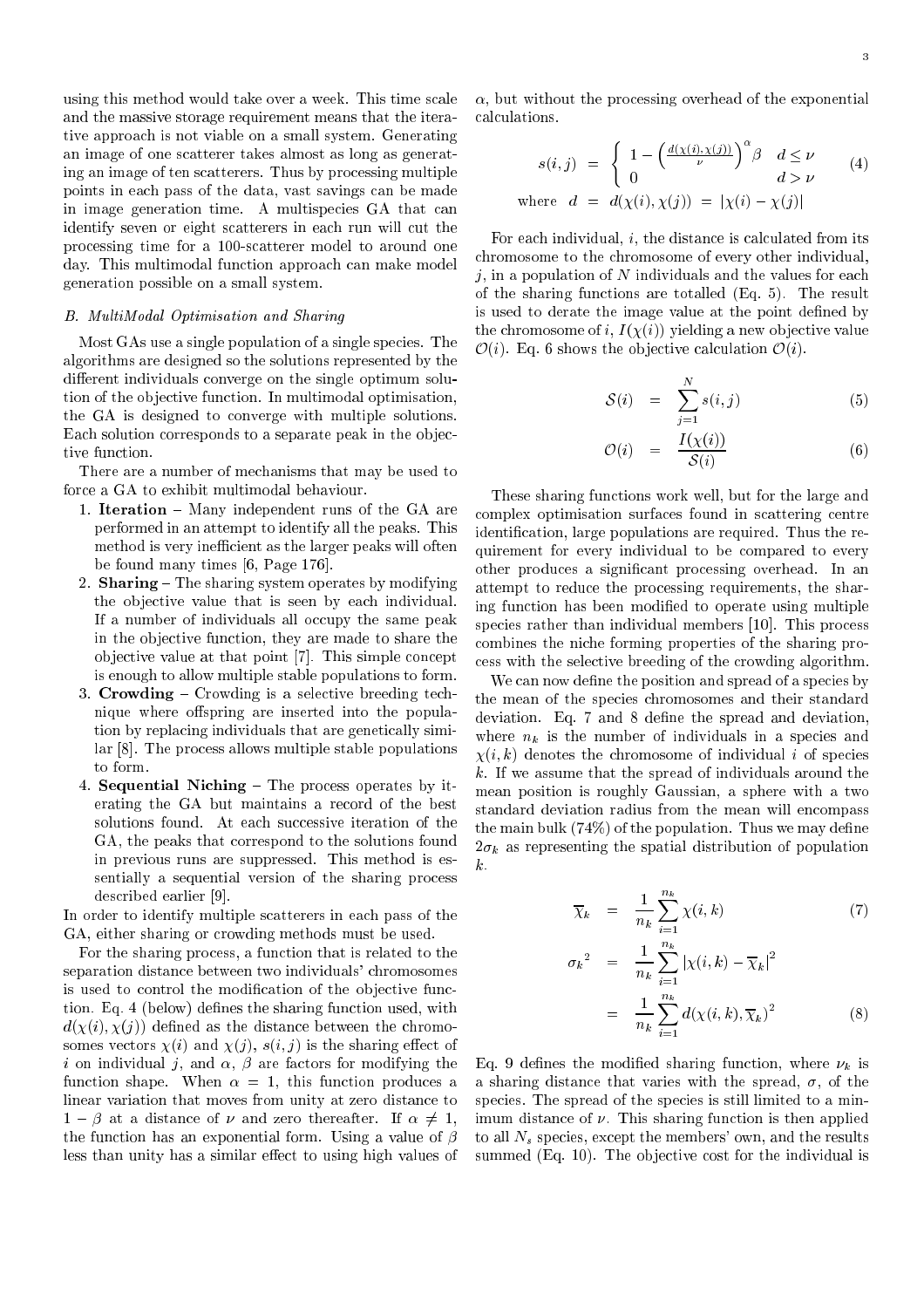then derated by one plus the share value to account for the individual itself and is shown in Eq. 11.

. .

$$
s(\chi(i,j),\overline{\chi}_k) = \begin{cases} 1 - \left(\frac{d(\chi(i,j),\overline{\chi}_k)}{\nu_k}\right)^2 \beta & d \leq \nu_k \\ 0 & d > \nu_k \end{cases} \quad (9)
$$

where  $k = k$  $k = k + k + k$ k

$$
\mathcal{S}(\chi(i,j)) = \sum_{k=1}^{N_s} \frac{n_k}{2\sigma_k} s(\chi(i,j), \overline{\chi_k}) \Big|_{k \neq j} \tag{10}
$$

$$
\mathcal{O}(\chi(i,j)) = \frac{I(\chi(i,j))}{1 + \mathcal{S}(\chi(i,j))} \tag{11}
$$

The sharing function defined in Eq. 9 is based on a squared law rather than a linear function, i.e. with reference to Eq. 4,  $\alpha = 2$ . Individuals that are close to the species centre are affected more than those further away. An increase in calculation speed is gained by not requiring the square root of the magnitude of the distance to be taken. Unlike the fixed shape individual sharing functions used previously. the functions associated with each species are dynamic and vary with the geographical motion of the individuals within the species.

The ratio of the number of individuals in a species  $(n_k)$ to the species spread  $(2\sigma_k)$  has been included as a factor in Eq. 5 to give Eq. 10. This ratio makes the influence that each species has on other individuals change dynamically with the species spread. Each species is now referred to by its mean position. When a species' population is widely dispersed  $(\sigma \gg \nu)$ , the function has little effect on other individuals. As a species' population converges  $(\sigma \simeq \nu)$ , the range of the function decreases but its influence increases. This added influence forces different species to separate as their populations converge. A minimum distance,  $\nu$ , for the spread of the function is used to prevent different species from converging too closely to one another. This minimum distance helps increase the diversity of the geographical spread of the species.

#### C. Algorithm Construction

A real-valued chromosome with three parameters has been used to define each individual. The parameters are defined as being the  $(x, y, z)$  coordinates of a location in the three-dimensional ISAR image. The genotypic space, i.e. chromosome level, allows the parameters to have fractional components. In turn, the fractional component allows realvalued mutations to be applied. The genes are rounded to the nearest integer to obtain the phenotypic data that represent the picture element indices. The raw ob jective value is defined as the image intensity at the indexed point.

The algorithm follows the usual format of ranking, selection, crossover, mutation, and evaluation but with each species being processed separately. The same number of offspring as parents are generated and a total replacement policy is used. The total replacement policy helps to reduce the rate of convergence and allows the species to relocate themselves to minimise problems caused by overcrowding.

The fitness value  $F(x)$  is assigned according to rank position  $p_x$  of individual x. The individual with the lowest  $\mathcal{O}(x)$  (least fit) being assigned a rank position of 1 and the best individual being assigned rank position  $M$ . Eq. 12 details the calculation of  $F(x)$ .

$$
F(x) = \frac{2s(p_x - 1)}{M - 1} + (1 - s) \Big|_{0 < s \le 1} \tag{12}
$$

where s is the *selective pressure* [6, Page 56] and may lie in the range  $0 < s < 1$ . The emphasis that is placed upon the selection process may be controlled by adjusting s. A value of zero is never used as any bias between good and bad individuals is prevented and therefore no selection occurs. A value of unity gives the maximum selection where the chances of selecting the worst individual are near zero. The effect of reducing the selective pressure is to slow the convergence of the algorithm. In this algorithm, a selective pressure of 0:8 is used. This value has been selected empirically and allows the species to search the entire image but still converge satisfactorily.

Stochastic universal sampling [6, Page 57] is used to select <sup>M</sup> individuals from the population. This sampling process gives zero bias and minimum spread. The individuals selected are randomly shuffled and then paired up for breeding. Uniform crossover [6, Page 88] is used to generate two new offspring from each pair of parents.

This operator swaps individual gene-pairs between the parents with a probability of 0:5. For example, if we have two parents,  $a$  and  $b$ , both with chromosomes containing two genes, uniform crossover can be used to generate two offspring. The first offspring may have its first gene from parent-b and its second from parent-a. Due to the spectral spreading that occurs with the Fourier transforms in the ISAR image generation, each peak has long tails that spread out in the axis directions. Although a real-valued chromosome is used, the uniform crossover is suited to searching the image as individuals often settle onto a tail emanating from a peak. If the two parents are each lying on different tails of the same peak, after crossover, the offspring may lie exactly on the peak. Other recombination techniques that create offspring by combining genes proportionally are unlikely to score a direct hit on the peak.

Genes are mutated with a probability of 0.3. This probability will mutate, on average, approximately one gene per chromosome. The range of the mutation is governed by Eq. 13, where G is the generation number and  $G_m$  is the maximum number of generations. This *nonuniform* mutation [6, Chapter 6] function is unity initially and progresses to zero at the final generation and is used to modify the maximum deviation from the current gene value. Initially, the gene can mutate to any value within its range but this range is reduced with time. The range modifier function forces the GA to converge on a solution by confining the offspring of each subsequent generation to a diminishing region. In the final stages of the GA, the mutation range is limited to a very small locality, forcing the species to converge on the true local optimum. The function shape allows the GA to perform a thorough search in the early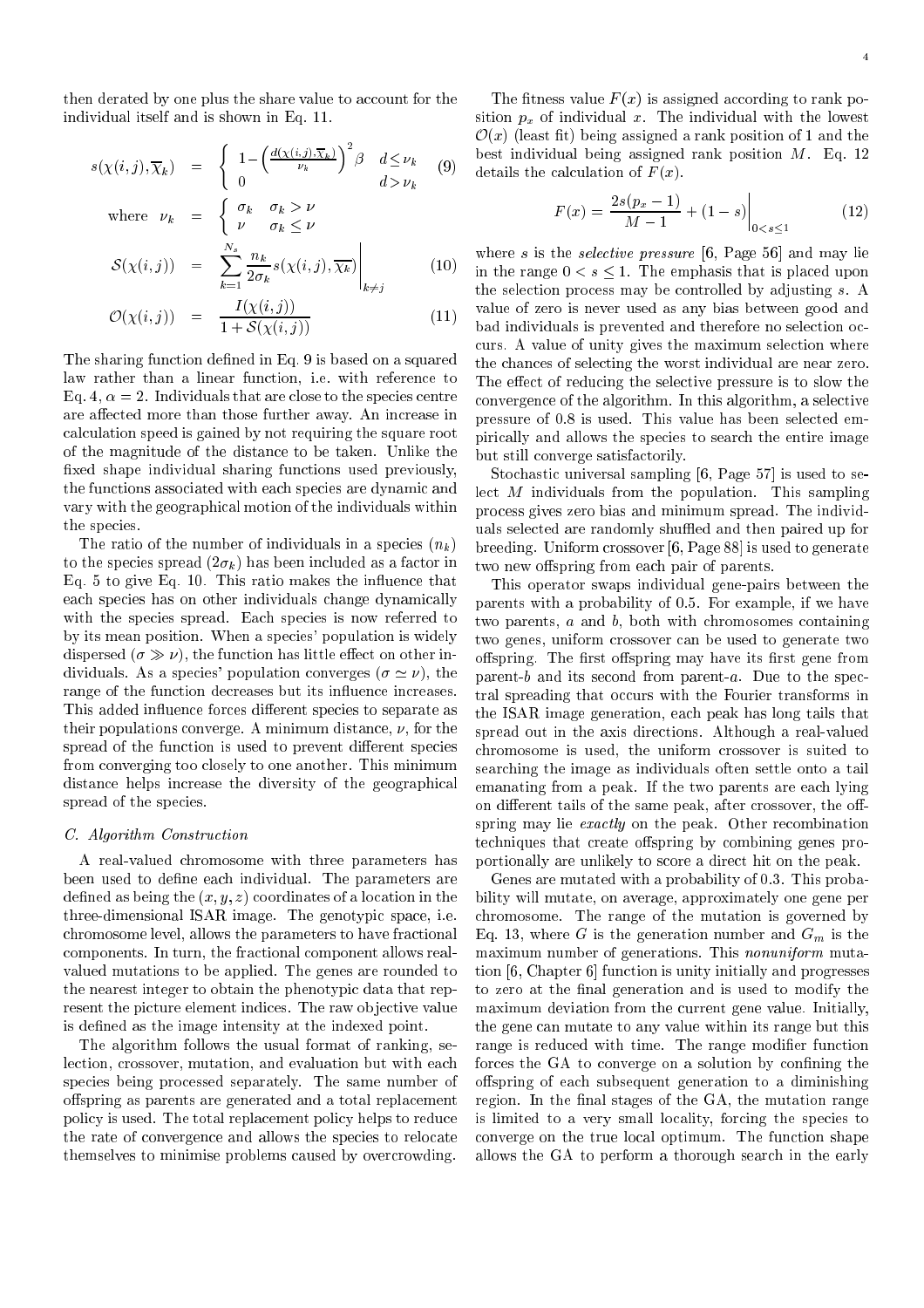generations but still retain the convergence properties of nonuniform mutation toward the end phase of the algorithm. The use of a real-valued chromosome in this GA is due to the use of this specific nonuniform mutation operator. Figure 3 depicts the function shape graphically.

$$
R(G) = 1 - \left(\frac{1 - \cos\left(\frac{(G-1)}{(G_m-1)}\pi\right)}{2}\right)^2 \tag{13}
$$



Fig. 3. Nonuniform mutation range modifier function used in GA-1

The objective function for the offspring is calculated as detailed previously, based on the statistics of the parent population. Policies other than total replacement have been tried but appear to offer little benefit as the objective function is effectively dynamic with the motion of the species. The use of dual chromosomes (diploidy) and a dominance mechanism have been tried to improve the search process by allowing species to develop a memory of good peaks they have occupied in the past. The effect was to slow the convergence of the algorithm but no improvements in the results were noticed. The lack of improvement was probably due to the low number of generations used in the algorithm.

The algorithm is terminated after 50 generations and the best overall individual of each species is recorded as a peak location. The small number of generations combined with forced convergence has been chosen to give a short and consistent execution time. As the algorithm is being applied in an iterative fashion, the requirement is to identify any of the peaks in the image, rather than the highest set. Therefore the algorithm's ability to identify the global peak in each run is sacriced for speed. The use of 50 generations has been chosen empirically to allow the population to begin to converge before the non-uniform mutation operator begins to have a significant effect.

Once the algorithm has terminated, duplicate peaks and any that are within one spread distance  $( $\nu$ )$  are removed. A range of species is used, each with a different population size. This range of species sizes introduces a slight bias into the algorithm where the smaller species are able to move more rapidly than the larger species but have a weaker hold on any peaks they find. The larger species move slowly but are capable of evicting small species from peaks that are already colonised.

Comparing the multispecies GA to existing approaches that search for the highest peak, if we have an algorithm with 750 individuals and run it for 50 generations, it will require 37500 objective calculations. The algorithm can locate as many peaks as there are species, although a 70% identification rate is more realistic. If we apply the algorithm 10 times to identify 100 scatterers in a high resolution image, a total of 375,000 accesses are required to the image data. The conventional iterative model conversion approach accesses nearly 560,000 times as much image data and generates ten times as many ISAR images to achieve the same model resolution.

## IV. Model Tuning

## A. Introduction

With low-resolution images, the scatterer locations generated by the first GA may be a significant distance away from the optimum positions. Even with high-resolution data, if two scatterers are very close, the image peak positions may not be truly aligned with the actual scatterer  $location [11]$ . By fine tuning the model, these errors can be reduced. The fine tuning process will ultimately result in the model requiring fewer scatterers to match the target data and so reduce the burden on the third GA.

#### B. Image Registration

The first stage in converting the scatterer image details into a point scatterer model is to register the image with the model. The image registration is achieved by placing a scatterer at the origin of the model and generating an ISAR image of it. The highest point in the image will correspond to the scatterer in the model, giving the image-model zero location  $\pm 1$  resolution cell. A rough amplitude scaling can be calculated from the brightness of the peak in the image. Knowing the true image resolution from Eq. 2 and 3, the model position of a point that is a fixed distance on each axis away from the centre is calculated. The distance chosen must be related to the position of the centre point so that the peak should not fall outside the image region. If it does lie outside, an aliased image will be present, but at a false location. This second peak allows the image scaling to be be verified and any scale inversions identified. It is possible for increasing  $x$  in the model space to lead to decreasing  $x$  in the image etc. This indicates that the data ordering has been reversed in some way and must be corrected. The image-model registration only needs to be performed once at the beginning of the conversion process.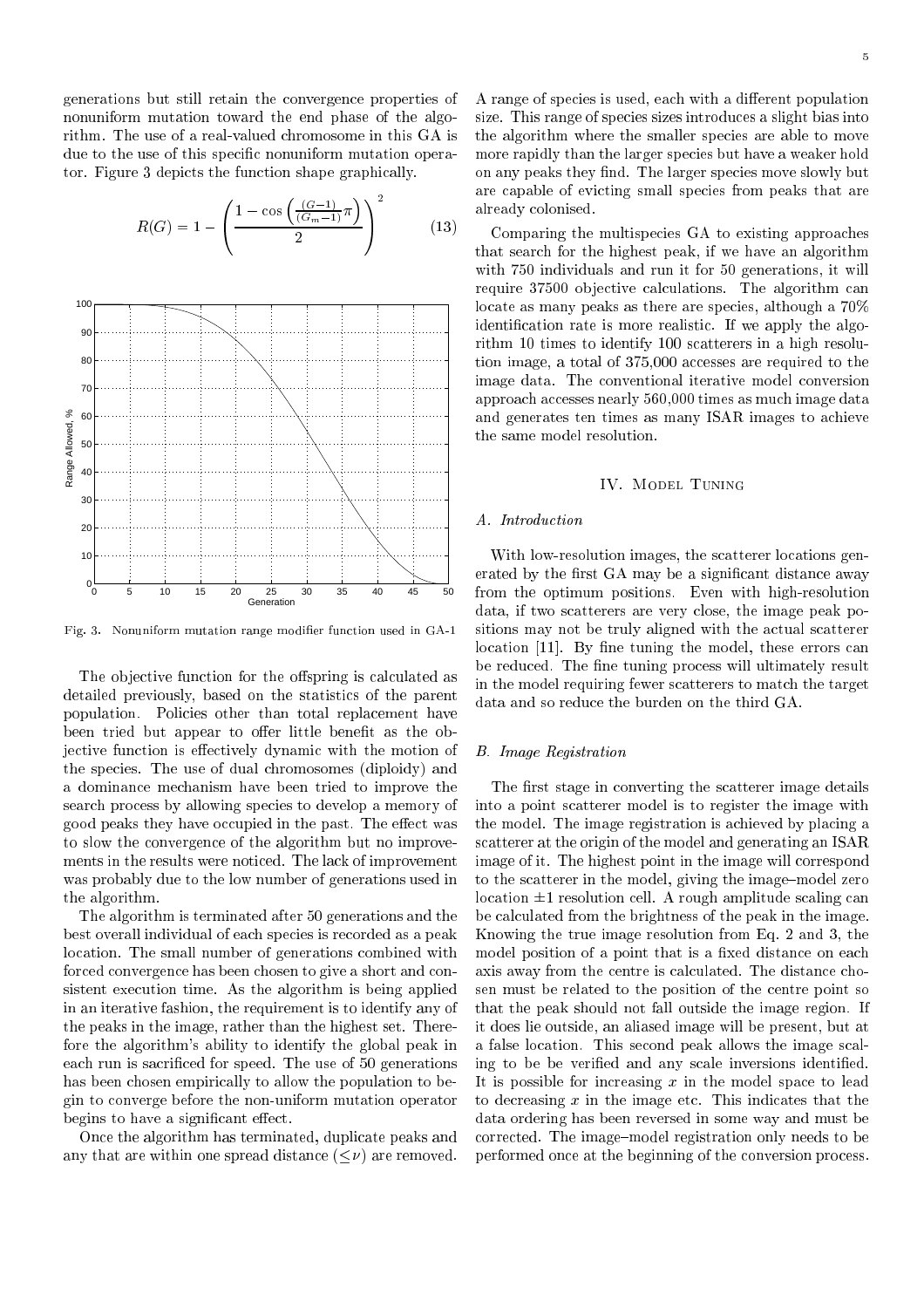#### C. Model Generation

Once the zero location and scale have been veried, the location of each identified scatterer in the image can be transformed directly into a point in the model, with an accuracy of  $\pm 1$  resolution cell. If the images are high resolution, for example greater than 512 samples in each axis, the resolution induced error will typically be of the order of a few centimetres or so, and therefore close enough for conversion purposes. The amplitude scale factor derived from the zero registration should also be accurate enough for direct conversion. An image of the model can then be subtracted from the original ISAR image to reveal the smaller scatterers that have not yet been located.

If the image is of low to medium resolution, i.e. 32 to 512 samples, the error in the scatterer's location becomes progressively worse and may ultimately be a few metres. Experience has shown that the observed peak amplitude in these cases may range from near zero, up to the true peak value. To cope with these images, the raw model positions must be fine-tuned in an attempt to reduce positional and amplitude errors. Figure 4 demonstrates the effects of a small number of samples on the image of a scatterer when the scatterer does not align with the sample position. When the peak of the image coincides with the sample location, the indicated amplitude is accurate. As the sample point is shifted left or right, the measurement error increases, with the indicated peak height being less than the actual peak.



Fig. 4. Effects of mis-alignment between scatterer and sample instant

## D. Genetic Algorithm Operation

The following GA is designed to adjust the raw scatterer positions to improve the match to the required image. It should be noted that as the image resolution decreases, the work of this GA increases and the load on the first GA for scatterer location is reduced. This shift in processing load should be adjusted by the designer for each different image type that is to be processed.

To reduce processing overheads, instead of calculating and comparing three-dimensional images, three onedimensional images are used [4]. These images are formed by taking data from the three principle axes of the RCS pattern and using a Fourier transform to convert the RCS data to range information. Typically, if the RCS data in the region around the centre of the azimuth, elevation, and frequency bands are of most interest, the RCS would be measured at the mean azimuth and mean elevation and over the full frequency sweep, then at the mean elevation and mean frequency with a full azimuth sweep etc. If we have a 64-64-64 sample image, for full conversion, 12,288 Fourier transforms are required. Only three are required if the one-dimensional approach is used. This major reduction in the processing overhead is offset by reduction in the fidelity of the error measurements. It has been observed that the fine tune operation is not compromised by the use of a reduced set of data. If very low-resolution data are used, the processing of the full image is not too severe. The use of the full image in the comparison process may be justified to increase the fine tuning capabilities of the GA.

If the tuning process is not perfect, position and amplitude errors in the model will lead to errors in the image. As the model image is subtracted from the required image, any peaks in the model that are smaller than they should be will leave a positive residue peak in the image after subtraction. This smaller scatterer will be identified in subsequent passes and reduced further. This mode of operation eventually leads to models with an excess of scatterers. If the scatterers in the model are larger than they should be or in the wrong position, a negative result is obtained in these areas of the image after the subtraction process. This error cannot be corrected in subsequent passes of the algorithm and causes bright spots in the ISAR image that are too large. The negative error is highly undesirable and is a problem with any technique that operates by an iterative scatterer subtraction process.

The problem is addressed in the GA by calculating the amount of overshoot (negative error) and undershoot (positive error) of the fit separately. A multiobjective approach is used that allows the designer to trade between the image errors. A slow fitting process may be used that minimises the undesirable overshoot errors but leads to larger models. Alternatively, a less stringent fitting scheme may be applied that minimises undershoot and therefore uses less scatterers, but at the expense of ISAR image accuracy. Alternatively a compromise can be drawn between the two objectives that attempts to minimise the negative error problems without creating a large model.

#### E. Non-dominated Ranking

A Pareto optimal set of results  $[3,$  Pages 197-201] may be formed where no single solution is better than any other in both objectives. These solutions are said to be *non*dominated as no solution can be chosen in preference to the others based on the two objectives alone. There exists a single Pareto optimal set of solutions to the problem. At any intermediate stage of optimisation, a Pareto set of results will have been identied. This set may or may not be the optimal set.

A non-dominated ranking method [12] is used in the GA to generate and maintain a Pareto set of results. Conventional GAs often use a ranking method where the calculated objective values are sorted and assigned a rank that is dependent only upon their position in the list, rather than their ob jective value. The ranking operation helps to prevent premature convergence of the GA.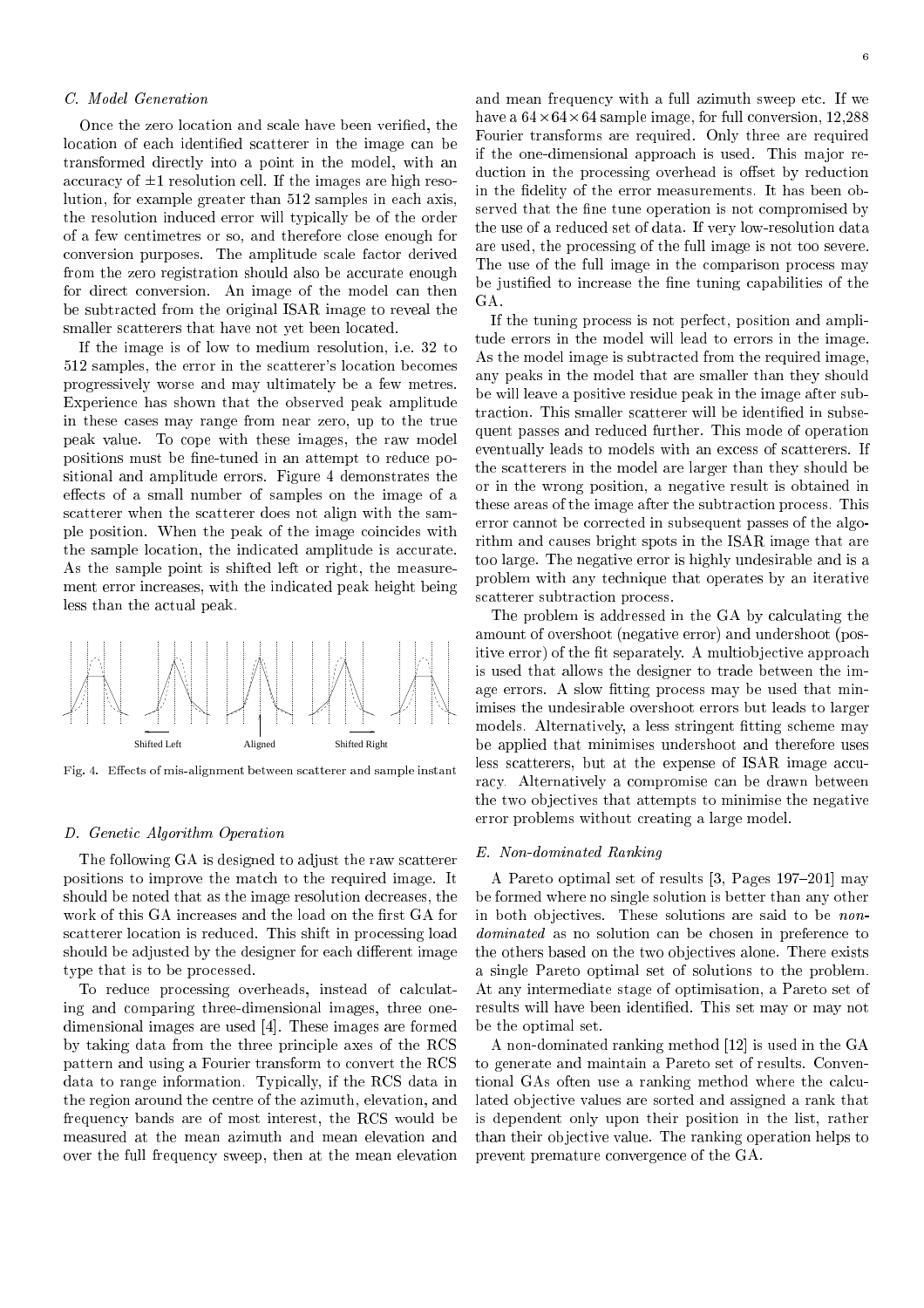The non-dominated ranking system operates by first identifying the non-dominated solutions in the population and assigning them a rank of one. A dummy value (1 in this implementation) is assigned to these solutions and the sharing process detailed in section III-B is applied. With the sharing, the dummy values of the individuals' are reduced if they have near neighbours (on a chromosome level). The sharing process ensures that a spread of solutions is obtained across the Pareto front. The minimum value assigned to the level one solutions is identified and then reduced slightly (by  $1\%$ ). The level one individuals are removed from the population and the identificationsharing process repeated on the remaining set, using the reduced dummy value for the sharing operation. The ranking process is continued until all of the individuals have been accounted for.The resulting ob jectives are intended to be used with a maximisation strategy. Figure 5 illustrates the algorithm.



Fig. 5. Non-dominated ranking process

The conventional fitness and selection processes are then applied as normal to the objective obtained by the nondominated ranking and sharing operation. An elitist strategy is developed that preserves an entire Pareto front of <sup>P</sup> solutions from generation to generation. To maintain a working population of  $N$  individuals, the Pareto set from the previous generation is concatenated with the working population and then  $N$  offspring are generated from the  $N + P$  parents. After evaluation, the offspring become the new working set of individuals. The new Pareto set is calculated from the population of solutions that results from concatenating the new working set of individuals and the old Pareto set, thus choosing the best from the new solutions and old Pareto front. The number of solutions that comprise the Pareto front,  $P$ , is dynamic. Kumar and Rockett [13] discuss procedures that may be used if assurances are required that the true Pareto optimal set of solutions has been identified.

#### F. Algorithm Construction

A real-valued chromosome is used, held in a matrix structure that has four columns corresponding to  $[\Delta \mathbf{x} \ \Delta \mathbf{y} \ \Delta \mathbf{z} \ \mathbf{a}]$ , where  $\Delta x$ ,  $\Delta y$  and  $\Delta z$  are offsets from the raw scatterer position and <sup>a</sup> is the amplitude. The chromosome matrix has the same number of rows as the number of scatterers

identied in the scatterer location algorithm. The positional offsets are limited to  $\pm 1.25$  resolution steps and the amplitude is allowed to range from zero to 50% larger than the largest identied scatterer. The ranges have been chosen empirically to allow the GA the flexibility to explore extreme solutions whilst minimising the execution time. In the phenotypic (i.e. model) space, the scatterers corresponding to each chromosome are concatenated to the previously identied model before the images are generated. Trials indicate that for a 3D image with a resolution of 64 samples on each axis, using the algorithm with around 100 individuals and running for 500 generations will give good results.

Eq. 14 and 15 show the two objectives that are used in the fitting process, where  $E(x, k)$ , defined in Eq 16, is the error between the required image,  $I(k)$ , at point k and the image of the model,  $M(x, k)$ , for solution x; N is the number of points in the image;  $\mathcal{O}_1(x)$  is objective one and is a measure of mean squared overshoot;  $\mathcal{O}_2(x)$  is objective two and describes undershoot. The objectives are both to be minimised to establish the Pareto optimal front.

$$
\mathcal{O}_1(x) = \frac{1}{N} \sum_{i=1}^N \left\{ \begin{array}{ll} E(x,i)^2 & E(x,i) > 0 \\ 0 & E(x,i) < 0 \end{array} \right. \tag{14}
$$

$$
\mathcal{O}_2(x) = \frac{1}{N} \sum_{i=1}^N \begin{cases} 0 & E(x,i) > 0 \\ E(x,i)^2 & E(x,i) < 0 \end{cases} \tag{15}
$$

$$
E(x,k) = I(k) - M(x,k)|_{k=1...N}
$$
 (16)

The fitness function as defined in Eq. 12 is applied but with a selective pressure of  $s = 1$ . This selective pressure gives the maximum bias towards the most fit solutions. Stochastic universal sampling is used to select N individuals from the  $N + P$  set described previously. Uniform crossover is applied where parts of the paired chromosomes are exchanged. A mutation rate of 0.25 is applied along with nonuniform mutation as described previously in section III-C. This process increases the chances that the solutions found will lie exactly at optimum positions.

At the end of the algorithm, one solution is chosen from the Pareto set. Which solution is chosen is determined by the design strategy that is being employed. A slow but accurate method will chose the solution where  $\mathcal{O}_1$  is the smallest (least overshoot) while a less stringent strategy will pick the solution that minimises  $\mathcal{O}_2$  (least undershoot). An average solution may be obtained by minimising the sum of the normalised objective terms. For each objective, the minimum and maximum limiting values are found from those individuals in the Pareto set. These limits are used to normalise the objective values to lie in the range zero to one. The normalised values are then summed for each individual. The individual which has the lowest sum is chosen.

## V. Fitting Cycle Termination

## A. Introduction

After each fine tuning phase, the model is tested to establish if enough scatterers have been identified to allow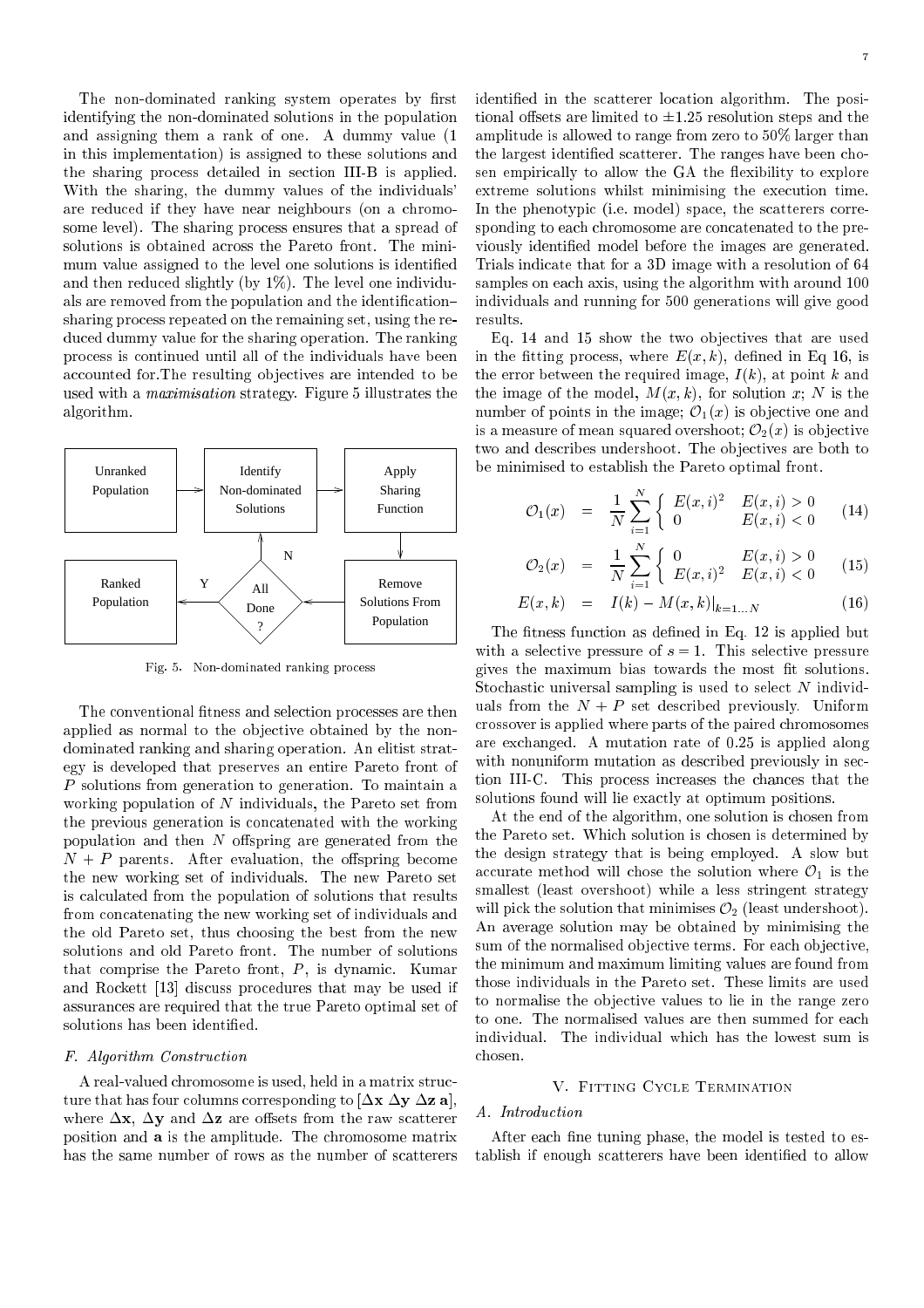the fitting cycle to end and the reduction phase to begin. The test is applied to the best RCS pattern that can be fitted to the current model. If the required cross section pattern matches sufficiently the best pattern that can be fitted to the model, the fitting cycle may be terminated.

## B. Model Testing

Scatterer amplitudes and phases are fitted using a constrained least squares process [14] in an attempt to match the required RCS pattern. The Kolmogorov-Smirnov statistical test is applied to establish the accuracy of the model. This test gives a measure of statistical similarity that is independent of the amount and mean amplitude of the RCS data used in the comparisons. If the RCS of the model does not fit the required data, an image is generated from the model and this image is subtracted from the original image. This process removes the scatterers that have been identied. The new image is then passed back to the first GA to identify a new set of peaks.

#### C. Constrained Least Squares Fitting

If the field pattern described by the  $N$  target RCS data are denoted by a vector  $g<sub>o</sub>$  and the M model amplitudes and phases are described by a vector  $f$ , Eq. 17 describes a linear operator <sup>T</sup> that relates the two.

$$
[T]_{N \times M} [f]_{M \times 1} \approx [g_o]_{N \times 1} \tag{17}
$$

Eq. 18 defines the standard unconstrained least squares solution, where  $I$  indicates the complex conjugate and I Thuicates matrix transpose.

$$
f = [[T^*]^T T]^{-1} [T^*]^T g_o \tag{18}
$$

Unfortunately, the simple least squares method can give wild overestimates for scatterer magnitude values in the model. A better method is to use a constrained least squares approach [14].

 $\mathbf{u}$   $\mathbf{v}_i$  and  $\mathbf{v}_i$  denote the  $i$  Eigen vector and Eigen value of the matrix  $\|I\| \leq I$ , ie.

$$
[[T^*]^T T] \Phi_i = \lambda_i \Phi_i
$$

Then the constrained least squares approximation of <sup>f</sup> is defined by Eq. 19.

$$
f = \sum_{i=1}^{M} \frac{c_i}{(\lambda_i + \alpha)} \Phi_i
$$
 (19)

where

$$
c_i = [\Phi^*]^T [T^*]^T g_o
$$

The value  $\alpha$  may be found using the Newton-Raphson iterative method, Eq. 20 details the calculation; where  $C$  is the applied constraint. A starting value of  $\alpha_0 = 1$  is suggested.

$$
\alpha_1 = \alpha_0 - \left( \frac{C - \sum_{i=1}^{M} \frac{|c_i|^2}{(\lambda_i + \alpha_0)^2}}{2 \sum_{i=1}^{M} \frac{|c_i|^2}{(\lambda_i + \alpha_0)^3}} \right)
$$
(20)

The square of the norm of  $f$  defined in Eq. 21 is limited by the value of the constraint C.

$$
||f||^2 = \sum_{i=1}^{M} |f_i|^2
$$
 (21)

I he required constraining value for  $||f||$ , ie. C, is found by calculating the squared norm of the image. Eq. 21 is applied to the image with  $f_i$  representing each picture element. As the image intensity is determined by scatterer amplitudes, the squared norm should be approximately the same as the squared norm of the model.

## D. Statistical Testing

The Kolmogorov-Smirnov  $(K-S)$  statistical test [15, Pages  $472-475$ ] is used to compare the RCS of the fitted model with the target RCS. The test gives a figure of merit for the similarity between the cumulative distribution functions of the RCS probability distributions. The K-S number,  $\lambda_{KS}$ , may be related to a probability that the sets of data are drawn from the same distribution.

If we have two cumulative distribution functions  $S_1$  and  $S_2$  of size  $N_1$  and  $N_2$  respectively, the K-S statistic is

$$
\lambda_{KS} = \sqrt{\frac{N_1 N_2}{N_1 + N_2}} \left( \max_{-\infty < x < \infty} |S_1(x) - S_2(x)| \right)
$$

In the case of the null hypothesis 'sets of data drawn from the same distribution', the distribution of the  $K-S$  statistic can be calculated giving the signicance of any observed non-zero value of  $\lambda_{KS}$ .

The signicance may be calculated using

$$
Q_{KS}(\lambda) = 2 \sum_{j=1}^{\infty} (-1)^{j-1} e^{-2j^2 \lambda^2}
$$

which is monotonic with limiting values  $Q_{KS}(0) = 1$  and  $Q_{KS}(\infty) = 0$ . In terms of this function, the P-value ( $\hat{\alpha}$ ) of an observed value of  $\lambda_{KS}$  is given approximately by

$$
Prob(\lambda_{KS} > \text{observed}) = Q_{KS}(\lambda_{KS})
$$

The approximation becomes asymptotically accurate as <sup>N</sup> becomes large. Typically  $N > 20$  is acceptable.

## VI. Model Reduction

## A. Introduction

The process of model fitting can yield models with large numbers of scatterers. This large amount of model data can create extended simulation times. If we accept that a measured or calculated RCS will never be a perfect representation of the real target [16], [17], small degradations in data fidelity are acceptable. Therefore, if we remove some of the scatterers in an  $n$ -point model, we should be able to readjust the model to give an approximation to the desired RCS. As the model is used tens of thousands of times in a typical engagement,  $any$  reduction in model size is beneficial.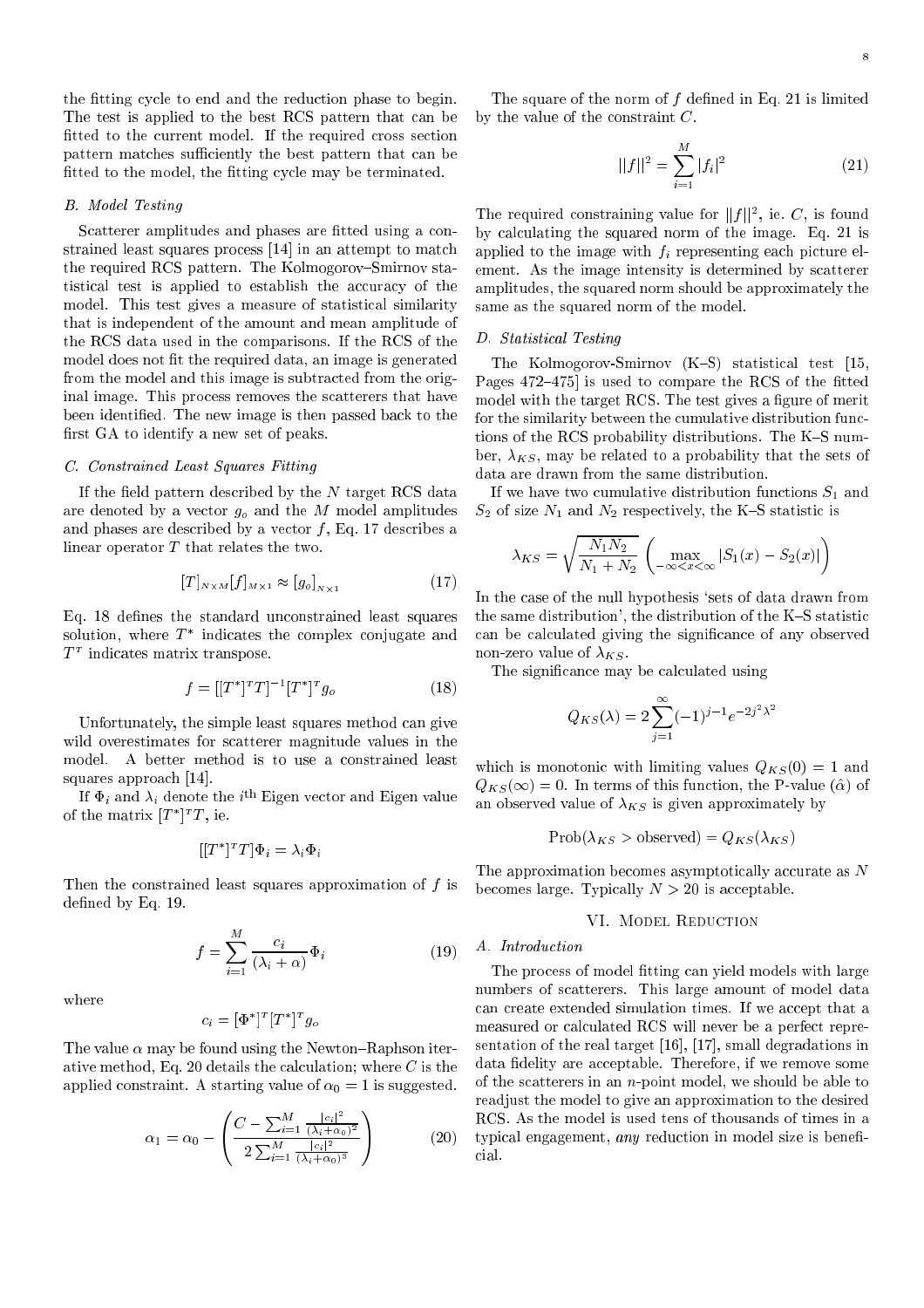As RCS is governed by scatterer interactions, simple iterative reduction methods that remove the points that appear to have the least in
uence may not always select the best combination of scatterers [18]. A small scatterer may have little effect on its own but may be dominant when paired with another similar scatterer. An exhaustive search of all possible model combinations in an attempt to find an optimum solution is often impractical.

#### B. Algorithm Construction

A  $n$ -bit chromosome has been used to define the model structure,  $[s_1 s_2 \ldots s_n]$ , where *n* is the number of scatterers in the model. Each bit corresponds to a scatterer. If a bit is '1', the corresponding scatterer is present in the model; if it is `0', the scatterer is omitted. Scatterer locations are kept fixed, magnitudes and phases are fitted using the least-squares fitting method each time a new individual is created.

The performance of each individual is calculated by first fitting weightings to the selected scatterers using the constrained least-squares method defined in section V-C and then generating the  $N$  radar echo data samples for the region of optimisation. The mean squared error of the radar echo from the individual's model compared with the original required radar echo is calculated at each stage by applying Eq. 22, allowing the effects of the reduction to be monitored for the current region of optimisation. In Eq. 22,  $r(x)_i$  is the radar echo of model x at point i,  $g_i$  is the required radar echo and  $N$  is the number of data samples. The number of active scatterers in the model is calculated using Eq. 23; where  $\chi(x)_i$  is gene i in the chromosome of individual  $x$ . The number of scatterers is used along with the radar echo error to generate a Pareto set of results where model size is traded against reproduction accuracy.

$$
\mathcal{O}_1(x) = \frac{1}{N} \sum_{i=1}^{N} |r(x)_i - g_i|^2 \tag{22}
$$

$$
\mathcal{O}_2(x) = \sum_{i=1}^n \chi(x)_i \tag{23}
$$

The non-dominated ranking methods described in section IV-E are used to maintain the Pareto population. A selective pressure of  $s = 1$  is used to give maximum distinction between good and bad solutions. Multipoint crossover  $[19, Page 13]$  is used to generate two new offspring from each pair of parents with a crossover rate of 0:8. This value has been chosen empirically to increase the rate of convergence in the initial stages of the algorithm. A mutation rate of  $1/n$  is used, where n is the number of scatterers. This should mutate on average one gene per chromosome.

After each run is terminated, the Pareto set is recorded as the solution. If an exhaustive search is performed,  $2^n$ ob jective calculations are required. If we take the GA as requiring 100 individuals and 500 generations, 50,000 calculations will be performed. This means that a model of 15 scatterers or less is best reduced using an exhaustive search.

## VII. Example Results

#### A. Introduction

Two example model fitting trials are presented in this section, one on measured two-dimensional data and one on a simulated three-dimensional image. The examples are typical of many processed models and demonstrate the versatility of the GA approach with its ability to process many different types of image.

The strategy used for fine tuning in both trials was to try to find an average solution. In both cases, the RCS data used in the fitting process was derived from the same source as the 1D ISAR images described previously. These azimuth, elevation (3D only), and frequency traces are concatenated to form a single pattern to match. This gives general coverage of the cross section data whilst minimising computation time. Table I summarises the structure of the three GAs used in the model generation process.

## B. Two-Dimensional Image

The two-dimensional data were measured from a real target at zero elevation and with the image conditions specified in Table II; where range resolution and total range are in metres. The results were obtained with the GAs operating under the conditions shown in Table III.

**TABLE II** Conditions for ISAR Image Generation (2D)

| Range $\parallel$ Res. |                                            | Total   Steps |       | Sweep Range         |
|------------------------|--------------------------------------------|---------------|-------|---------------------|
|                        | $\overline{\text{Slant}}$   0.2986   76.44 |               | - 256 | $12.5GHz \div 3GHz$ |
| Cross                  | $\parallel$ 0.2963                         | 18.96         | 64    | $-5.1^{\circ}$ 5.4° |

TABLE III Operating conditions for GAs (2D)

| Parameter                  | $GA-1$ | $GA-2$ | $GA-3$ |
|----------------------------|--------|--------|--------|
| Maximum generations        | 50     | 100    | 300    |
| Total no. individuals      | 100    | 20     | 25     |
| No. of species             |        |        |        |
| Selective pressure         | 0.8    | 1.0    | 1.0    |
| Crossover rate             | 1.0    | 1.0    | 0.8    |
| Mutation rate              | 0.3    | 0.25   | 1/n    |
| Minimum share dist., $\nu$ | 3      | 10     |        |
| Share shaping, $\beta$     | 0.5    | 1.0    |        |

The first fitting stage comprising  $GA-1$  and  $GA-2$  required 38 iterations to locate 174 scatterers with RCS K $-$ S signicance of 90%. Figure 6 shows the locations of the scatterers and Figure 7 shows the original ISAR image. It is quite apparent that the scatterer locations closely follow the form of the ISAR image.

The third GA was then used to generate a set of smaller models. Figure 8 shows the set produced after 300 generations of GA-3. The cost function used is as defined in Eq. 22. Although the cost function is a good means of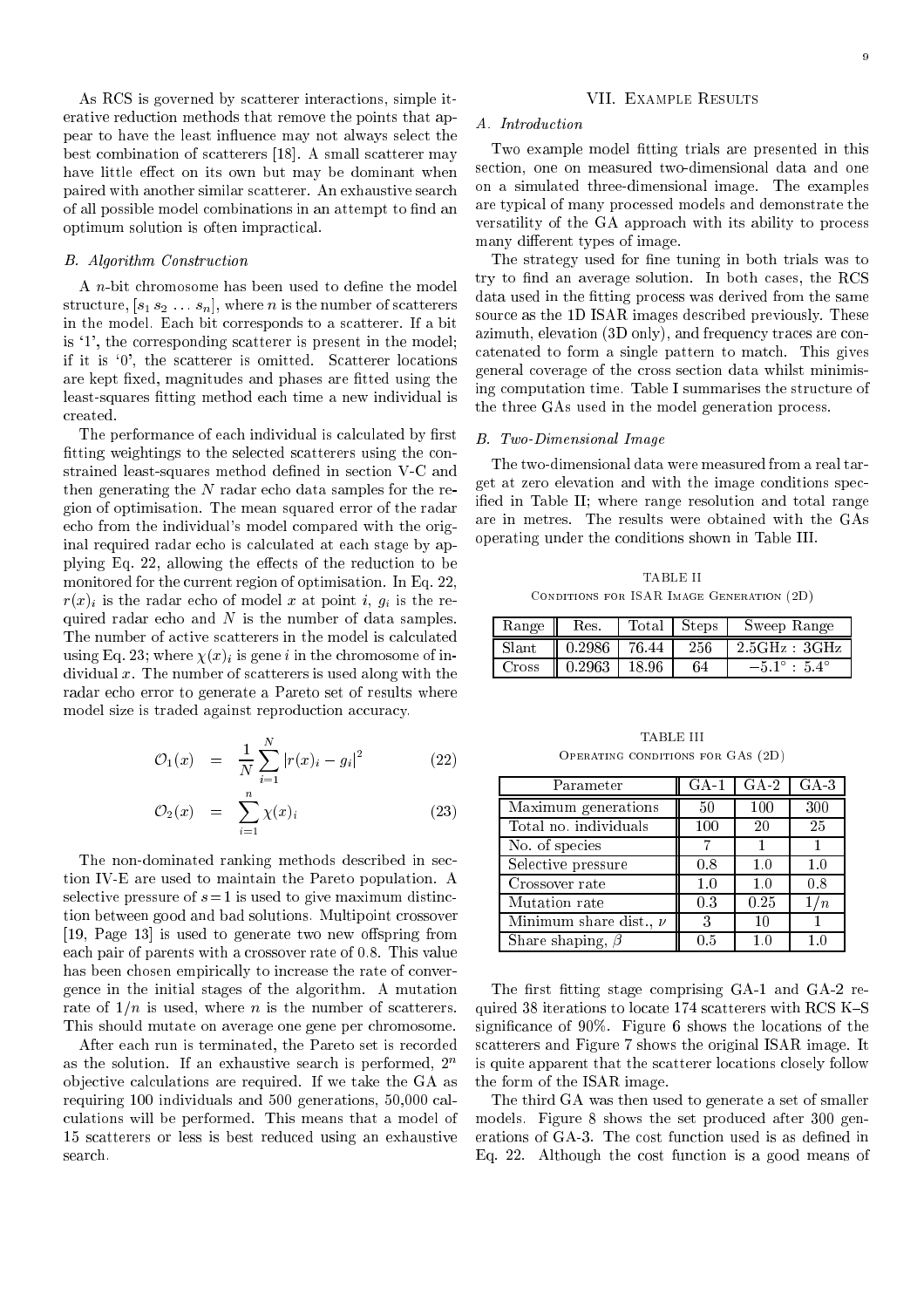TABLE I Summary of GA Structures

| Feature               | GA-1                   | $GA-2$                         | GA 3                                                     |  |
|-----------------------|------------------------|--------------------------------|----------------------------------------------------------|--|
| Type                  | real                   | real                           | binary                                                   |  |
| Chromosome            | $x \, y \, z$          | $\Delta x \Delta y \Delta z$ a | $\begin{bmatrix} s_1 & s_2 & \ldots & s_n \end{bmatrix}$ |  |
| Multispecies          | yes                    | no                             | no                                                       |  |
| Non-dominated ranking | no.                    | yes                            | yes                                                      |  |
| Non-uniform mutation  | ves                    | yes                            | no                                                       |  |
| Objective             | Image value $(Eq. 11)$ | Overshoot $(Eq. 14)$           | Mean sq. error $(Eq. 22)$                                |  |
|                       |                        | Undershoot (Eq. 15)            | Model complexity (Eq. 23)                                |  |



Fig. 6. Scatterer locations identied from the 2D ISAR image



Fig. 7. Original 2D ISAR image

quantifying the error between the model and the required RCS, it is difficult to gauge the optimum model size to use. Figure 9 shows the the results of the K $-S$  statistic when applied to the reduction set. It is clear that the best identified model has 128 scatterers as the 90% significance level is maintained. Allowing GA-3 to run for more generations would eventually provide a smooth K-S curve but may not improve on the model size. The option to terminate the GA early is left to the designer.



Fig. 8. RCS cost against number of scatterers for the 2D data

Figure 10 shows the scatterer locations in the reduced model. The RCS of the model (solid) compared to the required cross section (dashed) is shown in Figure 11. The ISAR image of the model is shown in Figure 12

## C. Three-Dimensional Image

The three-dimensional test data were generated from a semirandom model consisting of 50 scatterers roughly shaped to mimic an aircraft and with the image conditions specied in Table IV, where range resolution and total range are in metres. The following results were obtained with the GAs operating under the conditions shown in Table V.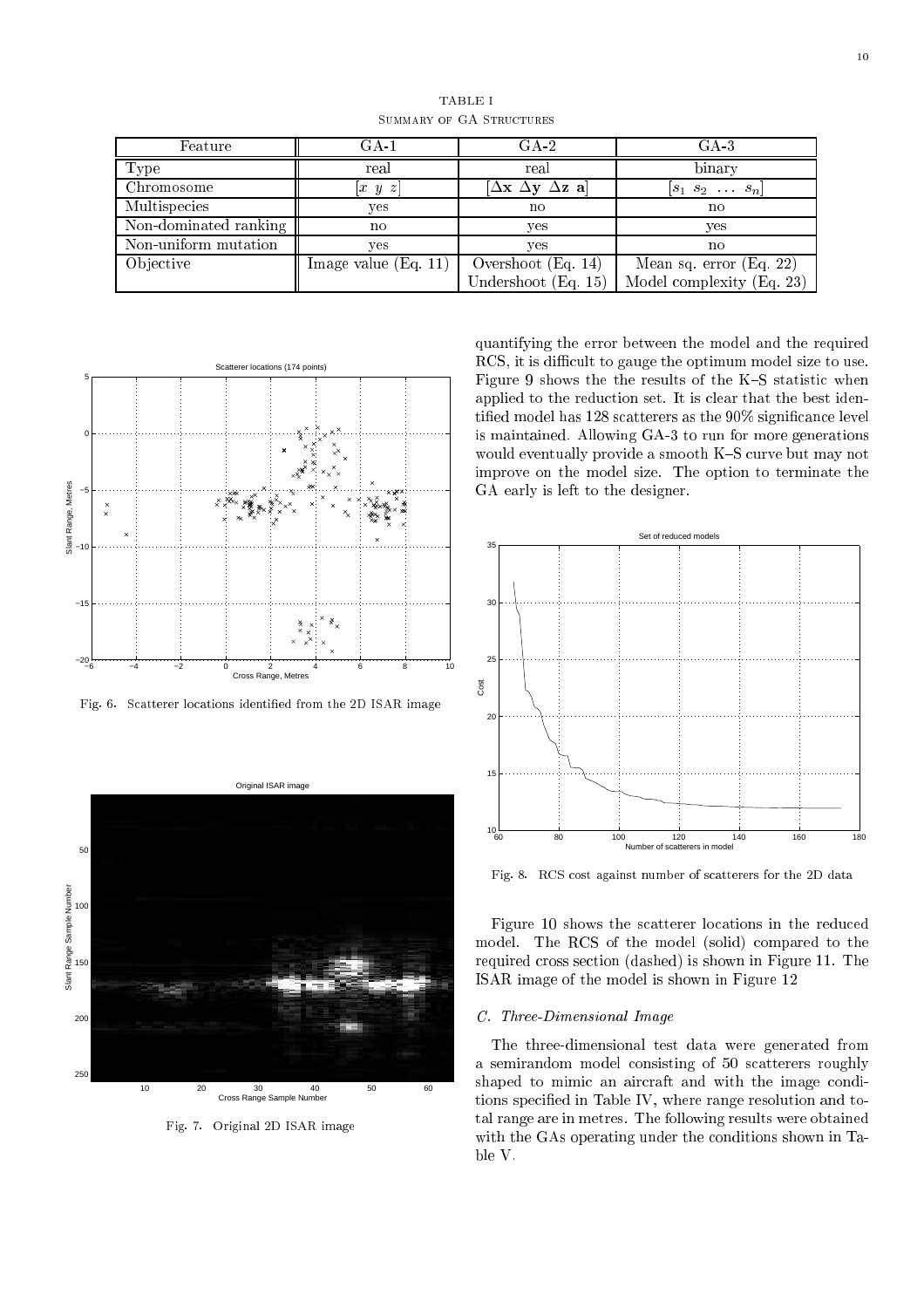

Fig. 9. K-S significance of reduced models  $(2D)$ 



Fig. 10. Scatterer locations of 2D reduced model

TABLE IV Conditions for ISAR Image Generation (3D)

| Range     | Res.      | Total | <b>Steps</b> | Sweep Range               |
|-----------|-----------|-------|--------------|---------------------------|
| Slant     | ll 0.3845 | 24.61 | 64           | $10.8:11.2 \text{ GHz}$   |
| Cross, Az | 0.3906    | 25.00 | 64           | $-1^\circ \cdot 1^\circ$  |
| Cross, El | 0.3906    | 25.00 | 64           | $-1^\circ$ 1 <sup>o</sup> |



Fig. 11. Radar cross section of 2D reduced model



Fig. 12. ISAR image of 2D reduced model

TABLE V Operating conditions for GAs (3D)

| Parameter                  | $GA-1$ | GA <sub>2</sub> | $GA-3$ |
|----------------------------|--------|-----------------|--------|
| Maximum generations        | 50     | 500             | 500    |
| Total no. individuals      | 750    | 100             | 150    |
| No. of Species             | 10     |                 |        |
| Selective pressure         | 0.8    | 1.0             | 1.0    |
| Crossover rate             | 1.0    | 1.0             | 0.8    |
| Mutation rate              | 0.3    | 0.25            | /n     |
| Minimum share dist., $\nu$ | 3      | 10              |        |
| Share shaping, $\beta$     | 0.5    | 1.0             | 1.0    |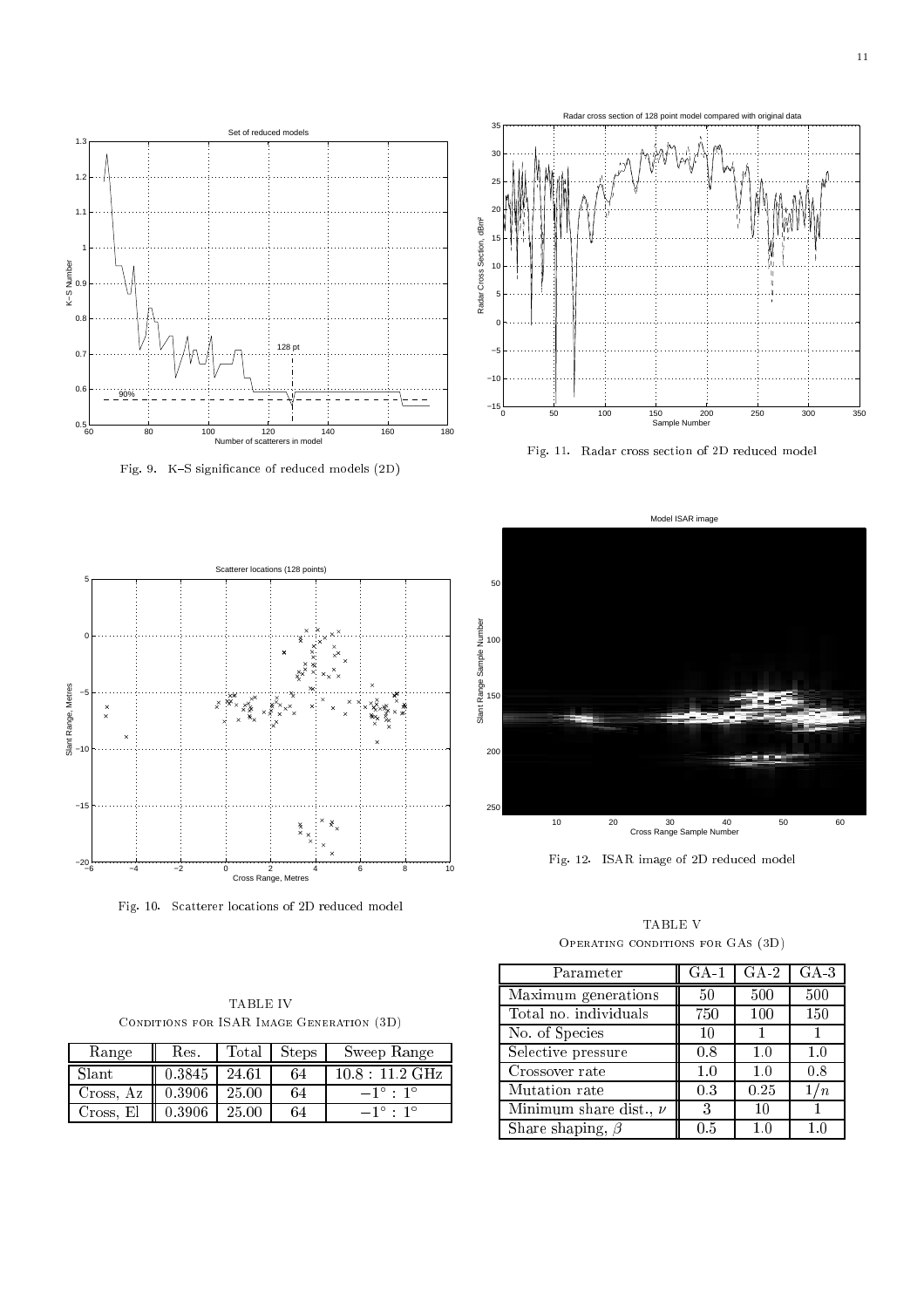The first fitting cycle required 24 iterations to identify 173 scatterers that gave a fitted RCS to a K-S significance level of 95%. The third GA was then applied to obtain a set of reduced models. Figure 13 shows the set produced after 500 generations of GA-3. Figure 14 shows the the results of the  $K-S$  statistic when applied to the reduction set. It is clear that the best identied model has 88 scatterers as this gives an acceptable 90% signicance level. Again it is up to the designer to decide how long the reduction algorithm should be run for. The smallest model of suitable fidelity should always be used to minimise engagement simulation times. Figure 15 shows the scatterer locations in the reduced model. The RCS of the model (solid) compared to the required cross section (dashed) is shown in Figure 16.



Fig. 13. RCS cost against number of scatterers for the 3D reduction phase

#### D. Discussion

Despite the ISAR images having a spatial resolution of approximately 30 centimetres, models were generated that have a reasonable number of scatterers and still approximate the targets RCS. The examples demonstrate clearly the ability of the multiple GA method to process both lowto-medium resolution data and 2D/3D data. The traditional iterative approach requires data with ten times the resolution to produce a good model. The multiple algorithm approach may be applied equally to radar cross section data generated from CAD models, where many numerical short-cuts may be applied to increase the performance further [4].

## VIII. Compound Model Formation

The models are combined using a binary space partition (BSP) Tree structure [20, Pages  $675{-}680$ ] to allow the correct point scatterer model to be rapidly retrieved for any aspect angle. The structure allows the models generated for small aspect angles and frequency ranges to be combined



Fig. 14. K-S significance of reduced models  $(3D)$ 



Fig. 15. Scatterer locations of 3D reduced model

to cover a larger region of interest. Azimuth and elevation are normally the main decision variables used to generate the tree but models that vary with frequency, range and polarisation for example can be incorporated easily.

Space partition trees are designed to split an object into its component parts in a manner that makes them easily retrievable. If an object is split into  $N$  components, on average  $log_2(N)$  tests must be performed to establish the correct component part to be used. For example, if an object has 1000 component parts, an average of just under 10 tests must be performed. If we have the example object space shown in figure 17, the components 1, 2 and 3 can be separated by the two lines a and b. The test procedure will be to determine whether the viewing position lies either to the front or reverse side of the partitioning line under consideration. Although Figure 17 shows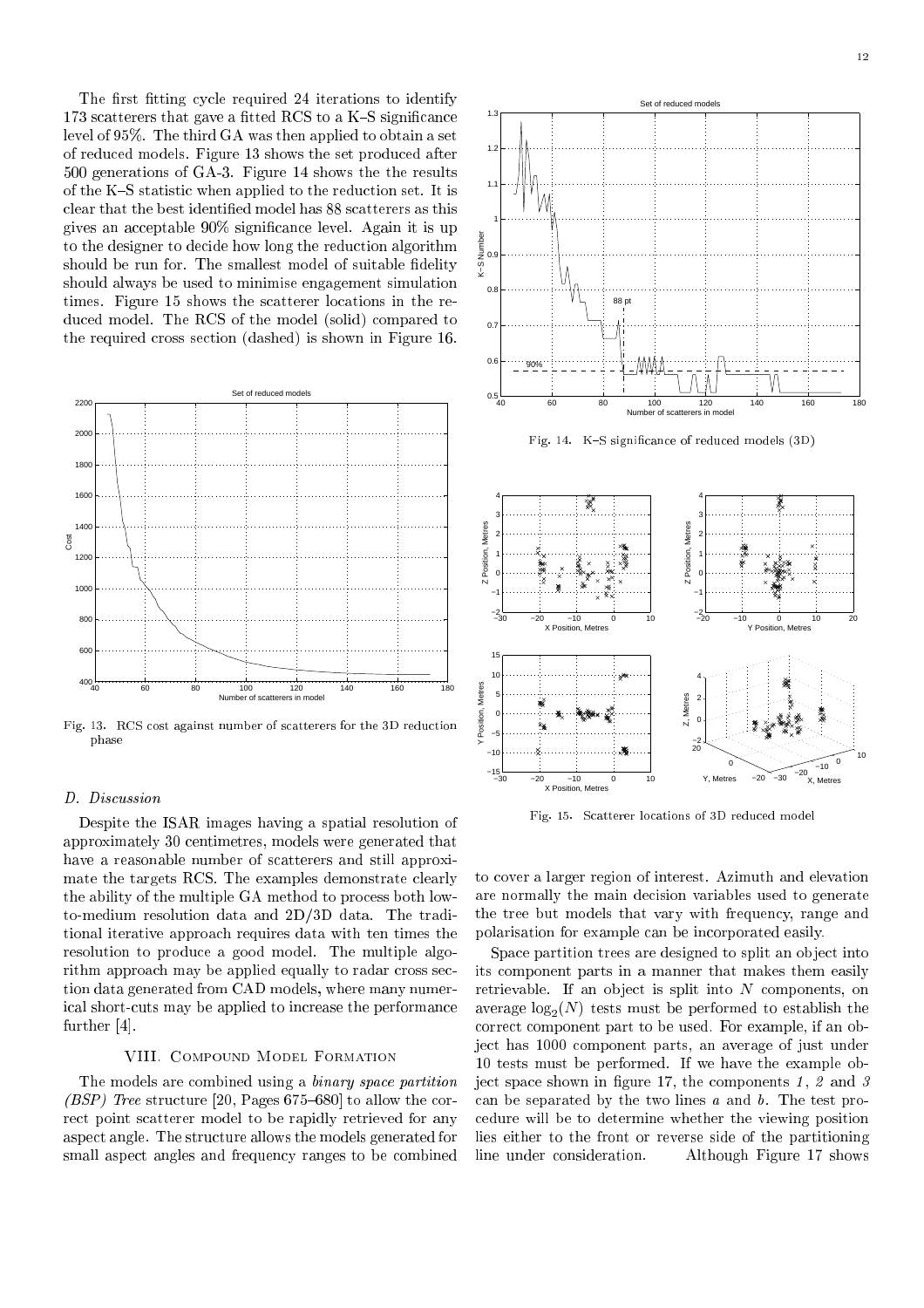

Fig. 16. RCS of 3D reduced model



Fig. 17. Space partitioned model

the partitioning of a two dimensional space, the BSP Tree technique will extend to n-dimensional space, where the sub-spaces are divided by a structure of  $n-1$  dimensions. Therefore a three-dimensional world will be partitioned by two-dimensional structures, i.e., planes.

The tree is constructed by recursively splitting the model into  $sub-spaces$  using partition lines defined by the junctions between the models. Components which lie on the front side of the partitioning line are placed in the left branch of the tree. The components in the remaining sub-space are placed in the right branch. Figure 18 shows the complete tree for the components in Fgure 17.

In a typical model, we can define azimuth as running  $t_{\rm I}$  and  $t_{\rm I}$  and elevation from  $-$ 90 to  $+$ 90 to We may then have a partitioning line defined as being, say,  $_9$  in azimuth. If the *front* side of the line is defined as being increasing angle, the models may be split about this line forming the first division of the tree. Each branch is then further sub-divided until there is only a single model at each node. During run time, the first test to be made will be to check if the missile position relative to the target is greater than 5 . If it is then the left branch of the tree is traversed, else traverse the right side.



Fig. 18. BSP Tree for Figure 17

#### IX. CONCLUSIONS

The work presented in this paper demonstrates that sometimes the application of many small GAs may be preferable to using one large and complex one. Attempts to solve this model identification problem with one large algorithm have proved fruitless. The multiple algorithm approach is robust and will provide repeatedly a solution to the problem; even though some of the algorithms are forced to converge, thereby limiting their potential. The forced convergence gives more uniform operation with respect to job execution times.

The method allows both two-dimensional and threedimensional images of low, medium, or high resolution to be processed. The multiple algorithm approach gives the model designer more flexibility in applying constraints than would be available from a single GA. The binary space partition tree method for constructing compound models allows scatterer models with different complexities and coverage to be accessed efficiently. The multiple algorithm approach requires far fewer calculations than the traditional iterative method and makes model generation viable on a small system.

#### **ACKNOWLEDGEMENTS**

The authors would like to thank Dr J. Chadwick of the DERA, Malvern, UK (agency of UK MoD) for supplying the measured RCS data.

#### References

- [1] D. R. Wehner, HIGH RESOLUTION RADAR, Artech House, 1987.
- [2] M. J. Byrd, B. D. Jersak, B. D. Krenek, and A. J. Blanchard, "Demonstration of 3D microwave holography," in  $IGARSS$ '94 International Geoscience and Remote Sensing Symposium, Pasadena, CA, USA, 8{12 August 1994, pp. 918{920, IEEE.
- $\overline{3}$  D. E. Goldberg, Genetic Algorithms in Search, Optimization, Optimization, Optimization, Optimization, Optimization, Optimization, Optimization, Optimization, Optimization, Optimization, Optimization, Optimization and Machine Learning, Addison-Wesley Publishing Company, Inc., 1989.
- [4] R. Bhalla and H. Ling, "Three-dimensional scattering centre extraction using the shooting and bouncing ray technique," IEEE Transactions on Antennas and Propagation, vol. 44, no. 11, pp. 1445-1453, Nov. 1996.
- [5] C. L. Breuille and E. Caille, \Modeles multi-points brillants de signatures radar de cibles," in Radar International Conference, Paris, France, 3-6 May 1994, Soc. Electr. & Electron, pp. 325-329
- [6] Z. Michalewicz, Genetic Algorithms + Data Structures =  $Evo$ lution Programs, Springer-Verlag, 2nd edition, 1992.
- D. E. Goldberg and J. Richardson, "Genetic algorithms with  $[7]$ sharing for multimodal function optimization," in Second In-